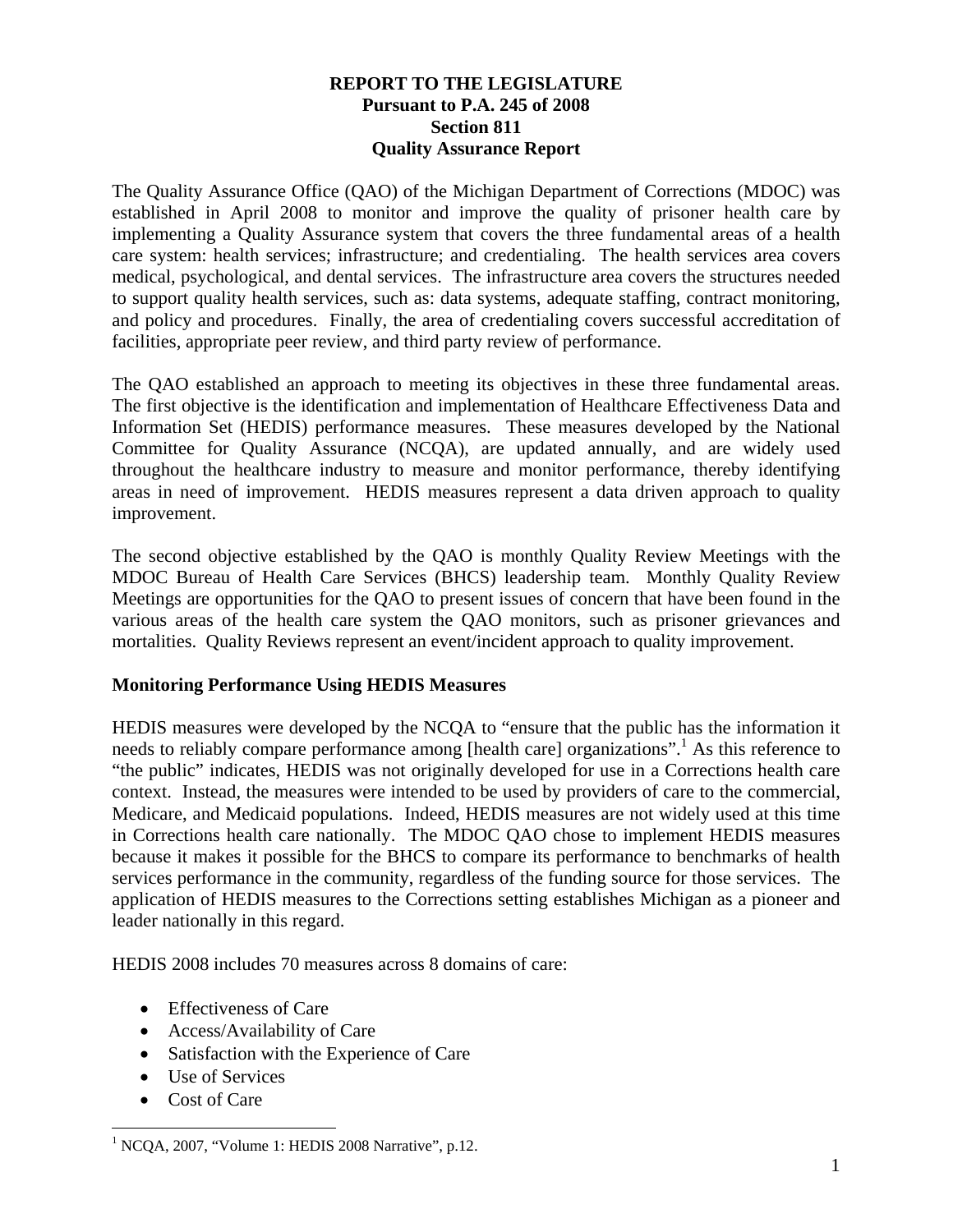- Health Plan Descriptive Information
- Health Plan Stability
- Informed Health Care Choices

As the domains of care suggest, not all measures are directly applicable to a Corrections setting. QAO and BHCS staff met to select the measures most relevant to the MDOC health care system. Each measure is composed of one or more components that must be calculated to obtain a complete picture of performance in the area. For example, the blood pressure control measure has only one component, but the diabetes control measure has nine different components that must be calculated to obtain a complete picture of performance in managing this complex chronic disease.

Five measures composed of 17 components were completed in FY09. These measures rely upon CY2008 data; the most recent benchmarks provided by NCQA for comparison. HEDIS provides very detailed technical specifications for each measure that must be met for valid benchmarking against other populations over the same span of time. As a result, each measure data analysis result of HEDIS measures and components are noted in the table below:

| #               | <b>Measure &amp; Component</b>                                                                                                                             | <b>MDOC</b><br><b>Score</b> | Commercial<br><b>Score</b> | <b>Medicare</b><br><b>Score</b> | <b>Medicaid</b><br><b>Score</b> |
|-----------------|------------------------------------------------------------------------------------------------------------------------------------------------------------|-----------------------------|----------------------------|---------------------------------|---------------------------------|
| 9a              | Diabetics - Had an HbA1c test                                                                                                                              | 90.2%                       | 88.1                       | 88.1                            | 77.3                            |
| 9 <sub>b</sub>  | Diabetics - Poorly controlled (HbA1c > 9.0)*                                                                                                               | 15.7%                       | 29.4                       | 29                              | 47.9                            |
| 9c              | Diabetics - Controlled (HbA1 $c < 7.0$ )                                                                                                                   | 48.4%                       | no benchmark               | no benchmark                    | no benchmark                    |
| 9d              | Diabetics - Retinal Eye Exam                                                                                                                               | no benchmark                | 55.1                       | 62.7                            | 49.9                            |
| 9e              | Diabetics - LDL-C screening                                                                                                                                | 84.8%                       | 83.9                       | 85.7                            | 70.8                            |
| 9f              | Diabetics - Controlled LDL-C (<100 mg/dL)                                                                                                                  | 47.5%                       | 43.8                       | 46.8                            | 31.3                            |
| 9 <sub>q</sub>  | Diabetics - Blood Pressure <130/80                                                                                                                         | 35.1%                       | 32.1                       | 31.7                            | 29.5                            |
| 9h              | Diabetics - Blood Pressure <140/90                                                                                                                         | 66.6%                       | 63.9                       | 58.9                            | 55.5                            |
| 9i              | Diabetics - Monitored for kidney disease                                                                                                                   | 83.1%                       | 80.6                       | 85.7                            | 74.4                            |
| 7a              | Cholesterol Management for People with Cardiovascular Conditions- had an<br>LDL C test                                                                     | 87.8%                       | 88.2                       | 87.9                            | 76.3                            |
| 7 <sub>b</sub>  | Cholesterol Management for People with Cardiovascular Conditions- had an<br>LDL C test <100mg/dL.                                                          | 53.7%                       | 58.7                       | 55.9                            | 38.3                            |
| 8               | Controlling High Blood Pressure- had a blood pressure reading <140mmHg<br>systolic and <90mmHg diastolic.                                                  | 65.3%                       | 62.2                       | 57.7                            | 53.4                            |
| 16a             | Access to Preventative/Ambulatory Health Services-ages 20-44 years                                                                                         | 92.5%                       | no benchmark               | no benchmark                    | no benchmark                    |
| 16 <sub>b</sub> | Access to Preventative/Ambulatory Health Services-ages 45-64 years                                                                                         | 95.2%                       | no benchmark               | no benchmark                    | no benchmark                    |
| 16c             | Access to Preventative/Ambulatory Health Services-ages 65 years and up                                                                                     | 96.2%                       | no benchmark               | no benchmark                    | no benchmark                    |
| 19a             | Prenatal and Postpartum Care-Timeliness of Prenatal Care-the percentage<br>of deliveries that received a prenatal care visit within 42 days of enrollment. | 100%                        | 92                         | N/A                             | 81.4                            |
| 19 <sub>b</sub> | Prenatal and Postpartum Care- Postpartum Care- percentage of deliveries<br>that had a postpartum visit on or between 21 and 56 days after delivery.        | 94.1%                       | 82                         | N/A                             | 58.5                            |

\*Lower percentages are better for these measures.

## **Discussion of HEDIS Measures Results**

The Diabetes measure contains nine different components. One of the diabetes measure components also had no benchmarks included in the CY2008 NCQA report. This measure was calculated anyway so we can later use it as our own benchmark against which to compare our